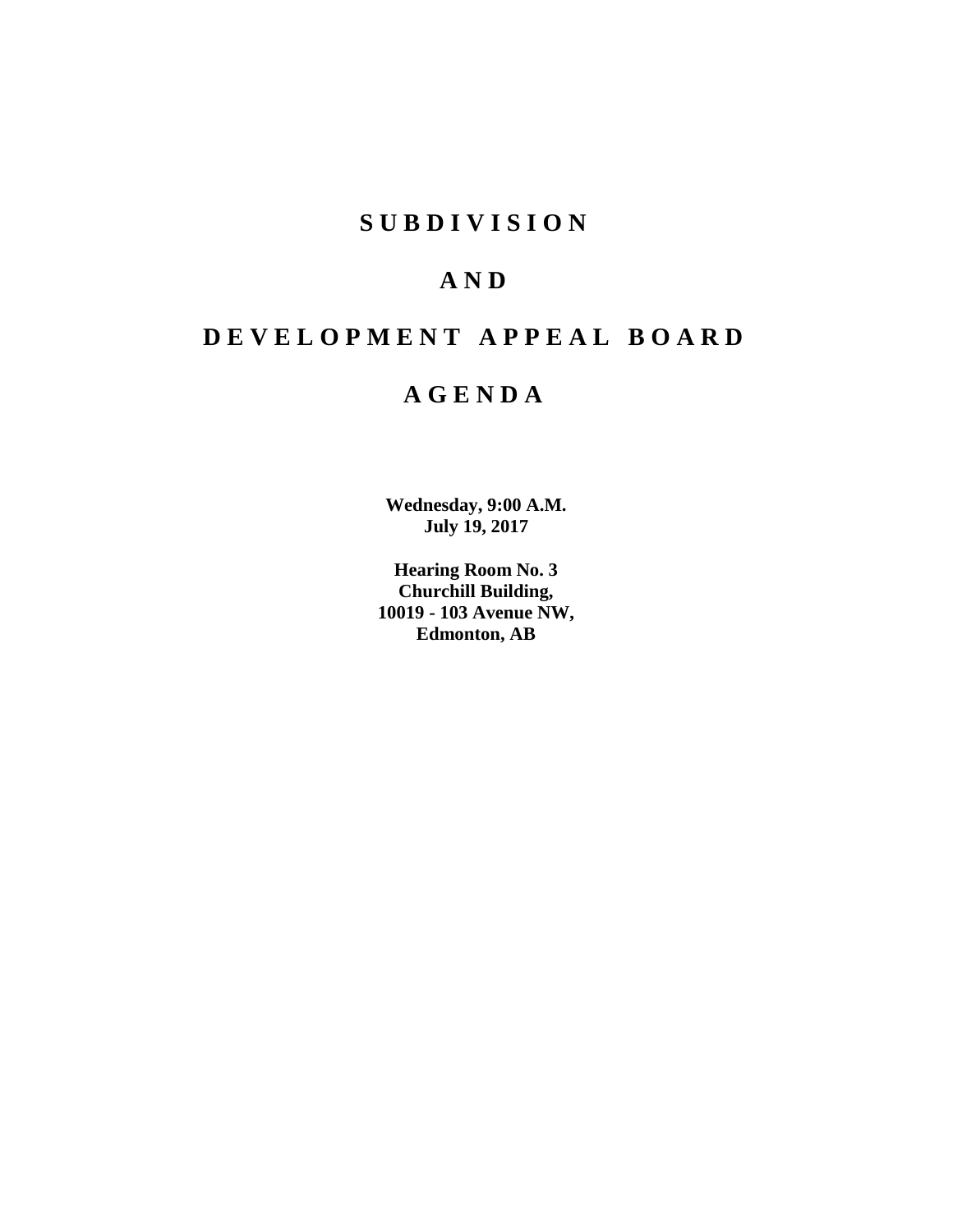# **SUBDIVISION AND DEVELOPMENT APPEAL BOARD HEARING ROOM NO. 3**

| T                | 9:00 A.M.    | SDAB-D-17-132 |                                                                                                                                                                                 |
|------------------|--------------|---------------|---------------------------------------------------------------------------------------------------------------------------------------------------------------------------------|
|                  |              |               | To operate a Major Home Based Business<br>(Health Enhancement Centre - WARE<br>MASSAGE HEALTH CENTRE), expires May<br>31, 2022.<br>2221 - Ware Court NW                         |
|                  |              |               | Project No.: 251733131-001                                                                                                                                                      |
|                  |              |               |                                                                                                                                                                                 |
| $\mathbf{I}$     | $10:30$ A.M. | SDAB-D-17-506 |                                                                                                                                                                                 |
| <b>WITHDRAWN</b> |              |               | To construct a three-Storey Commercial<br>Building (main floor and second floor: Personal<br>Service Shop, third floor: Professional,<br>Financial and Office Support Service). |
|                  |              |               | $9851 - 70$ Avenue NW<br>Project No.: 229287073-002                                                                                                                             |
|                  | <b>NOTE:</b> |               | Unless otherwise stated, all references to "section numbers" refer to<br>the authority under the Edmonton Zoning Bylaw 12800.                                                   |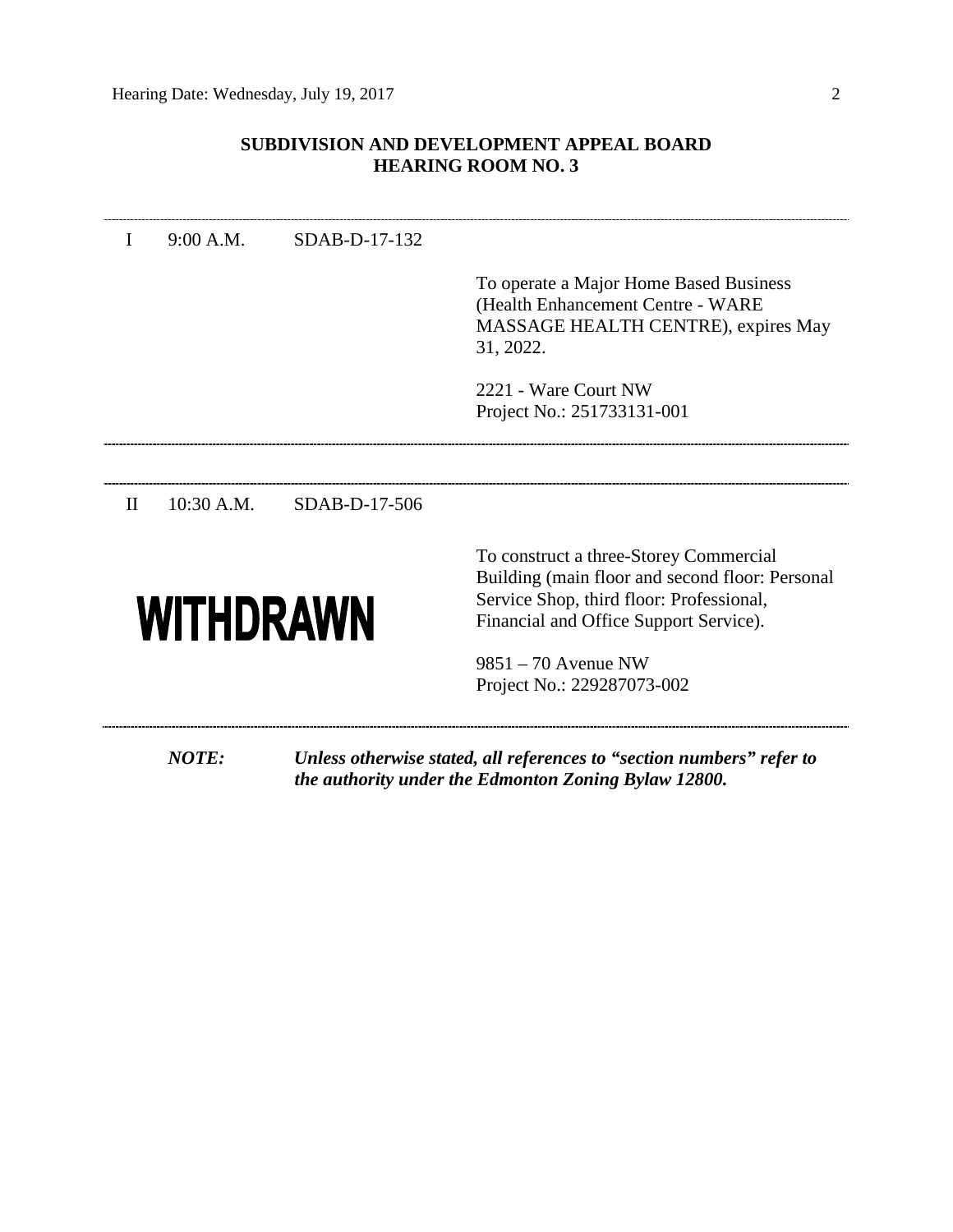#### **ITEM I: 9:00 A.M. FILE: SDAB-D-17-132**

# AN APPEAL FROM THE DECISION OF THE DEVELOPMENT OFFICER BY AN ADJACENT PROPERTY OWNER

### APPELLANT:

APPLICATION NO.: 251733131-001

APPLICATION TO: Operate a Major Home Based Business (Health Enhancement Centre - WARE MASSAGE HEALTH CENTRE), expires May 31, 2022.

# DECISION OF THE DEVELOPMENT AUTHORITY: Approved with conditions

DECISION DATE: May 31, 2017

NOTIFICATION PERIOD: June 6, 2017 through June 20, 2017

DATE OF APPEAL: June 19, 2017

RESPONDENT:

MUNICIPAL DESCRIPTION OF SUBJECT PROPERTY: 2221 - Ware Court NW

OVERLAY: N/A

LEGAL DESCRIPTION: Plan 1323952 Blk 12 Lot 10

ZONE: (RSL) Residential Small Lot Zone

STATUTORY PLAN(S): Windermere Area Structure Plan Windermere Neighbourhood Structure Plan

# *Grounds for Appeal*

The Appellant provided the following reasons for appealing the decision of the Development Authority:

I have had conversations with most of the immediate neighbours and all so far are in opposition due to both traffic / safety concerns as well as parking availability… already people park in front of home owners property making it difficult to leave their homes. In addition there is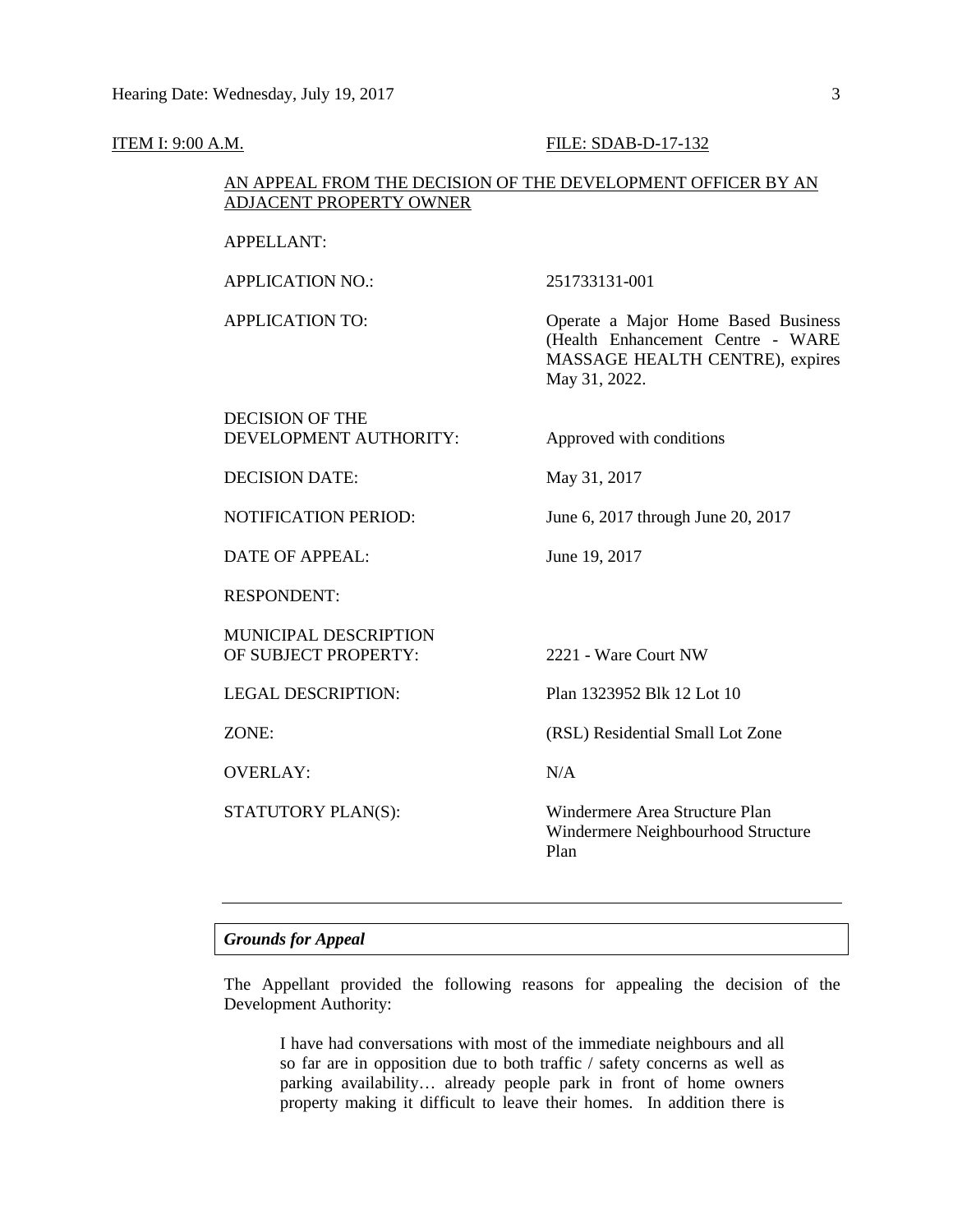concerns of property devaluation and security concerns with the new type of non-resident related traffic. The applicant has never approached us about their plans (immediate neighbour) and had they would have discouraged them proceeding based on several of ours and our neighbors concerns. I have consulted several neighbors and they have indicated additional concerns. I have let them know of my decision to appeal the permit and they have agreed to provide letters and signatures to support the denial of the permit.

- 1) NON-COMPLIANCE Edmonton Zoning Bylaw 12800, in addition Bylaw 14750 December 12,2007 Bylaw 15036, February 2, 2009 [http://webdocs.edmonton.ca/InfraPlan/ZoningBylaw/ZoningBylaw/P](http://webdocs.edmonton.ca/InfraPlan/ZoningBylaw/ZoningBylaw/Part1/Special_Land/75__Major_Home_Based_Business.htm) [art1/Special\\_Land/75\\_\\_Major\\_Home\\_Based\\_Business.htm](http://webdocs.edmonton.ca/InfraPlan/ZoningBylaw/ZoningBylaw/Part1/Special_Land/75__Major_Home_Based_Business.htm) Major Home Based Business shall not be allowed within the same principal Dwelling containing a Secondary Suite or within the same Site containing a Garage Suite or a Garden Suite and an associated principal Dwelling, unless the Home Based Business is a Bed and Breakfast Operation and the Secondary Suite or the Garage Suite or the Garden Suite is an integral part of the Bed and Breakfast Operation.
	- a. My interpretation of the above would be that although there is not a separate suite there are two families residing in the residence during the majority of the year
- 2) TRAFFIC This business would dramatically change the patterns of our cul-de-sac. It is a residential neighborhood as such we all purchased our property to have the absolute minimum of traffic, both pedestrian and vehicular.
- 3) SAFETY concerned as we purchased on the cul-de-sac so our kids would only have to worry about local home owners traffic. This would bring a lot of people into the cul-de-sac increasing the chances for an accident.
- 4) RESALE Either resale value reduced or salability reduced due to the business being in a cul-de-sac. The main reason people purchase in cul-de-sacs is for the extreme privacy that comes with them and lack of anything but local homeowner traffic.
- 5) PARKING There is already a lack of parking for the home owners on the street and we still have a final lot to develop adding additional traffic. There is not enough parking for residents to add up to two additional 'employee's vehicles plus any number of clients. There are two family vehicles already.
- 6) OPERATIONAL
	- a. BUSINESS Hours of operation are a concern,
	- b. CLIENTAL very broad range of type of cliental that could be entertained as part of this application.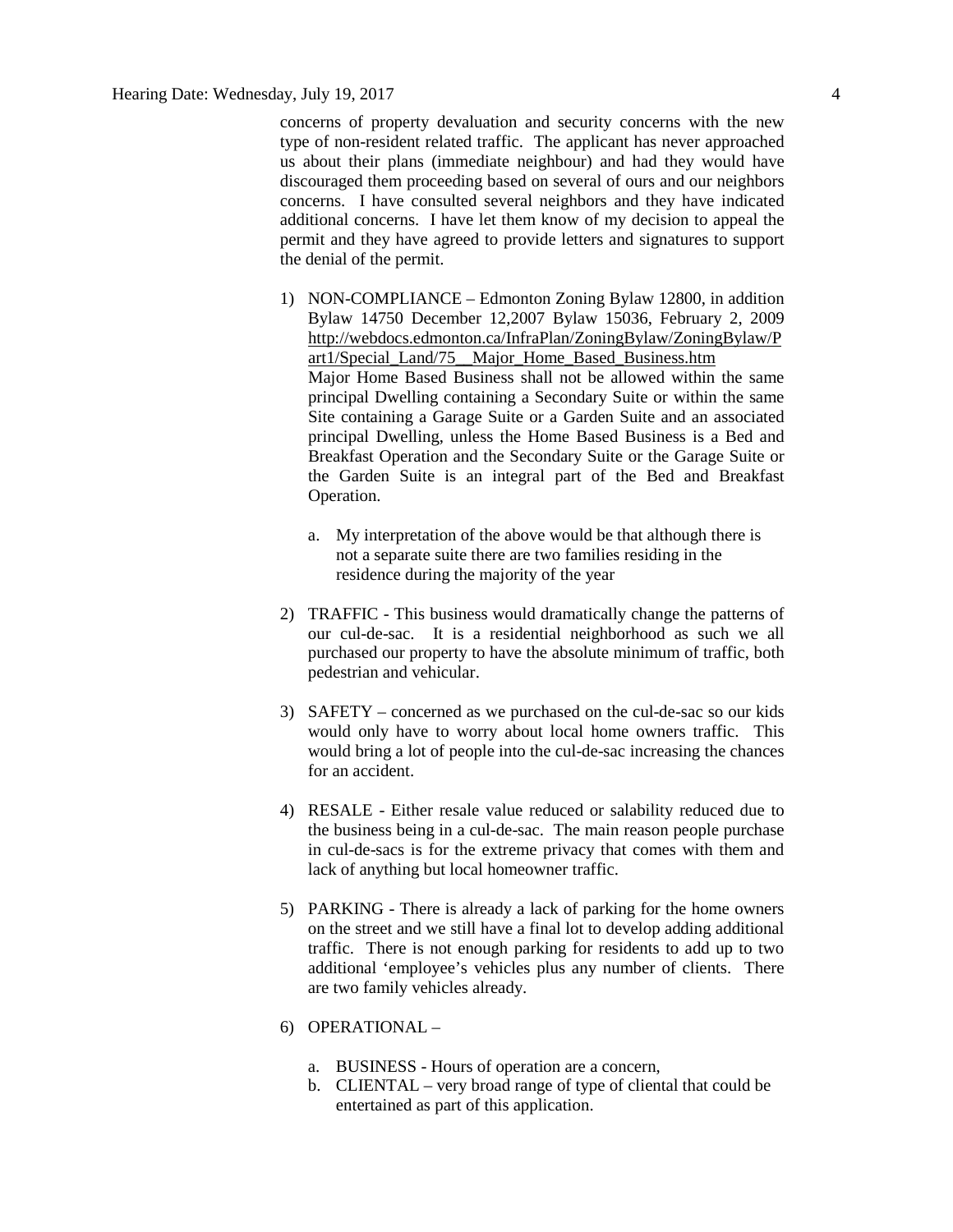- c. SAFETY Biohazard concerns as acupuncture as well as any other message related accessories or treatments that may be included in services. How would this be handled & controlled and inspected?
- d. REFUGE Additional refuge due to materials used in the business which is not in character of a residential area.
- e. PARKING
	- i. Clientele
	- ii. Employees
	- iii. Business receiving of goods etc.
- 7) SIZE OF RESIDENCE The applicant has had in-laws living with them for almost the entire time I have known them  $(2 + \gamma)$  years, parents from both sides of the marriage)… concerns about how many people are there and if there would be enough room to even run such a business. Applicants have had parents help out with other businesses, concerns about working VISA status.
- 8) EYESORE As it is, she already utilizes her back yard to air dry clothing all over, I would be extremely concerned how the increase of laundry utilized in such a business will impact the enjoyment of our yard.
- 9) SCHOOLS Elementary school within 500 feet of business

# *General Matters*

# **Appeal Information:**

# **The Subdivision and Development Appeal Board made and passed the following motion:**

# **"That this appeal be scheduled on July 19 or 20, 2017."**

The *Municipal Government Act*, RSA 2000, c M-26 states the following:

#### **Grounds for Appeal**

**685(1)** If a development authority

- (a) fails or refuses to issue a development permit to a person,
- (b) issues a development permit subject to conditions, or
- (c) issues an order under section 645,

the person applying for the permit or affected by the order under section 645 may appeal to the subdivision and development appeal board.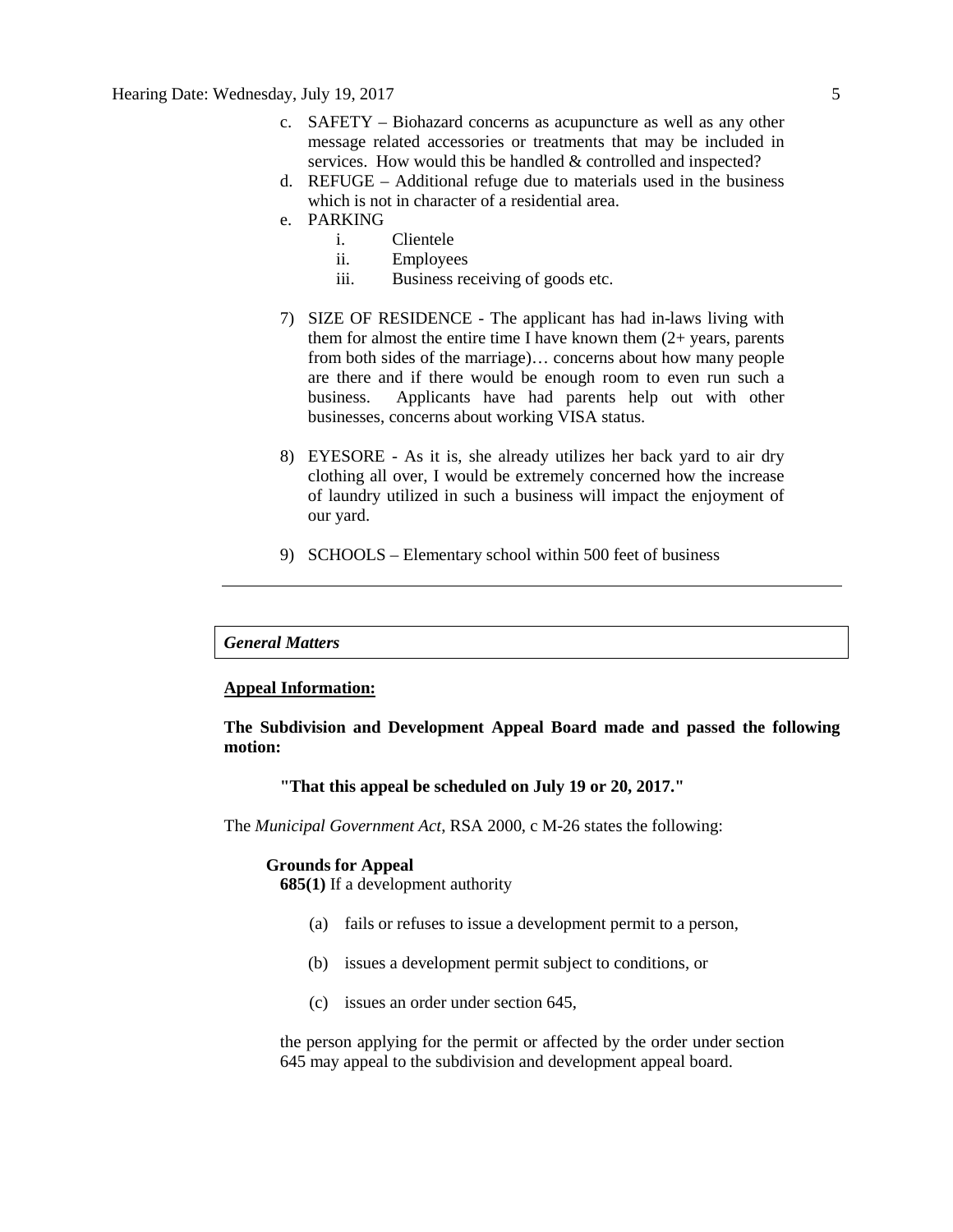**(2)** In addition to an applicant under subsection (1), any person affected by an order, decision or development permit made or issued by a development authority may appeal to the subdivision and development appeal board.

### **Appeals**

- **686(1)** A development appeal to a subdivision and development appeal board is commenced by filing a notice of the appeal, containing reasons, with the board within 14 days,
	- (a) in the case of an appeal made by a person referred to in section 685(1), after
		- (i) the date on which the person is notified of the order or decision or the issuance of the development permit, or
		- …
	- (b) in the case of an appeal made by a person referred to in section 685(2), after the date on which the notice of the issuance of the permit was given in accordance with the land use bylaw.

### **Hearing and Decision**

**687(3)** In determining an appeal, the subdivision and development appeal board

…

- (a.1) must comply with the land use policies and statutory plans and, subject to clause (d), the land use bylaw in effect;
	- …
	- (c) may confirm, revoke or vary the order, decision or development permit or any condition attached to any of them or make or substitute an order, decision or permit of its own;
	- (d) may make an order or decision or issue or confirm the issue of a development permit even though the proposed development does not comply with the land use bylaw if, in its opinion,
		- (i) the proposed development would not
			- (A) unduly interfere with the amenities of the neighbourhood, or
			- (B) materially interfere with or affect the use, enjoyment or value of neighbouring parcels of land,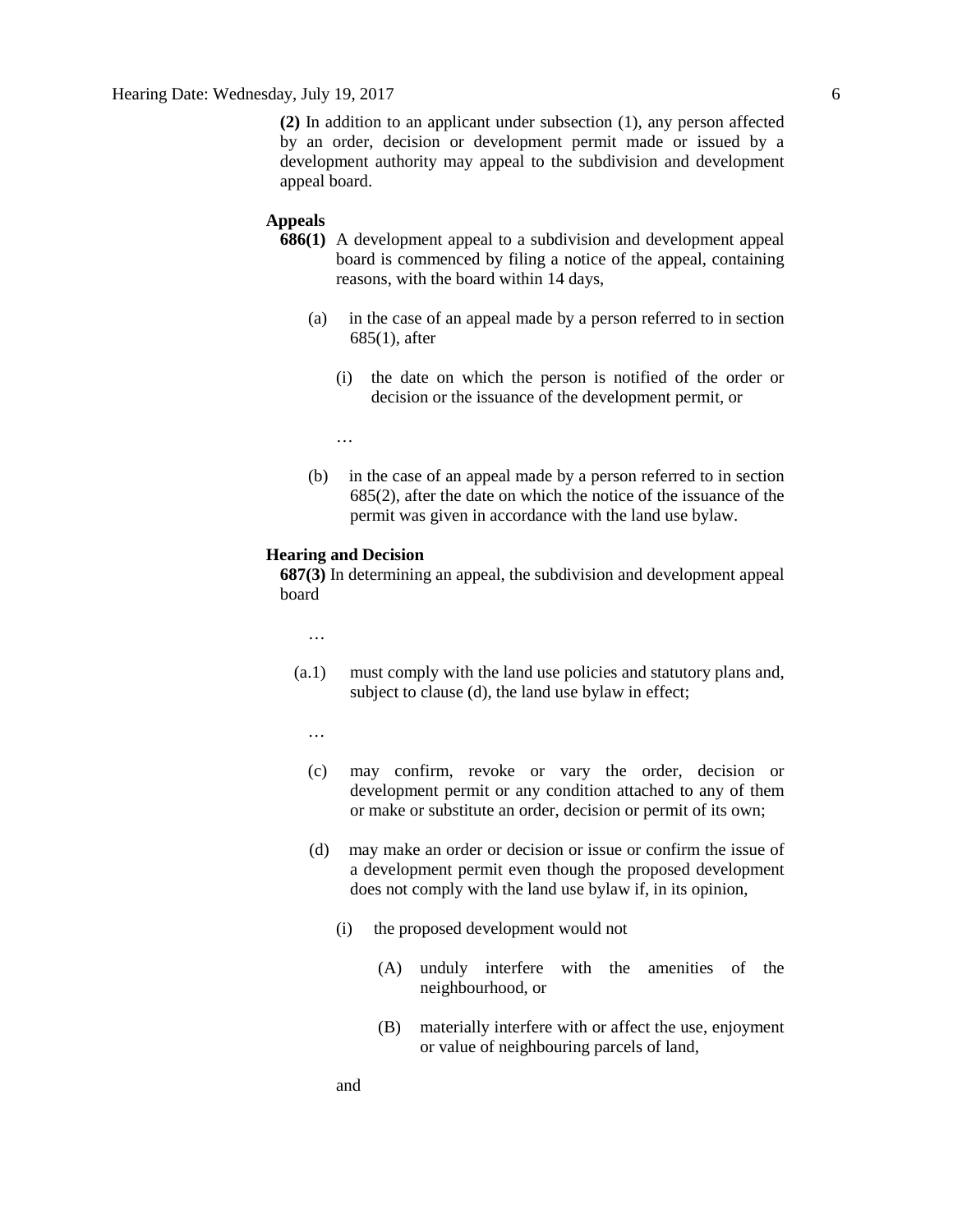(ii) the proposed development conforms with the use prescribed for that land or building in the land use bylaw.

### **General Provisions from the** *Edmonton Zoning Bylaw***:**

Under section 115.3(6), a **Major Home Based Business** is a **Discretionary Use** in the (RSL) Residential Small Lot Zone.

Under section 7.3(7), **Major Home Based Business** means:

development consisting of the Use of an approved Dwelling or Accessory building by a resident of that Dwelling for one or more businesses that may generate more than one business associated visit per day. The business Use must be secondary to the Residential Use of the building and shall not change the residential character of the Dwelling or Accessory building. The Dwelling may be used as a workplace by a nonresident. This Use includes Bed and Breakfast Operations but does not include General Retail Sales.

# Section 115.1 states that the **General Purpose** of the **(RSL) Residential Small Lot Zone** is:

to provide for smaller lot Single Detached Housing with attached Garages in a suburban setting that provides the opportunity for the more efficient utilization of undeveloped suburban areas and includes the opportunity for Secondary Suites.

#### **Development Officer's Determination**

**Discretionary Use - Major Home Based Business is approved as a Discretionary Use (Section 115.3(6)).** [unedited]

#### *Major Home Based Business regulations*

Section 75 states a [Major Home Based Business](javascript:void(0);) shall comply with the following regulations:

- 1. there shall be no exterior display or advertisement other than an identification plaque or Sign a maximum of 20 [cm](javascript:void(0);) x [30.5](javascript:void(0);) cm in size located on the Dwelling;
- 2. there shall be no mechanical or electrical equipment used that creates external noise, or visible and audible interference with home electronics equipment in adjacent Dwellings;
- 3. the Major Home Based Business shall not generate pedestrian or vehicular traffic, or parking, in excess of that which is characteristic of the Zone in which it is located;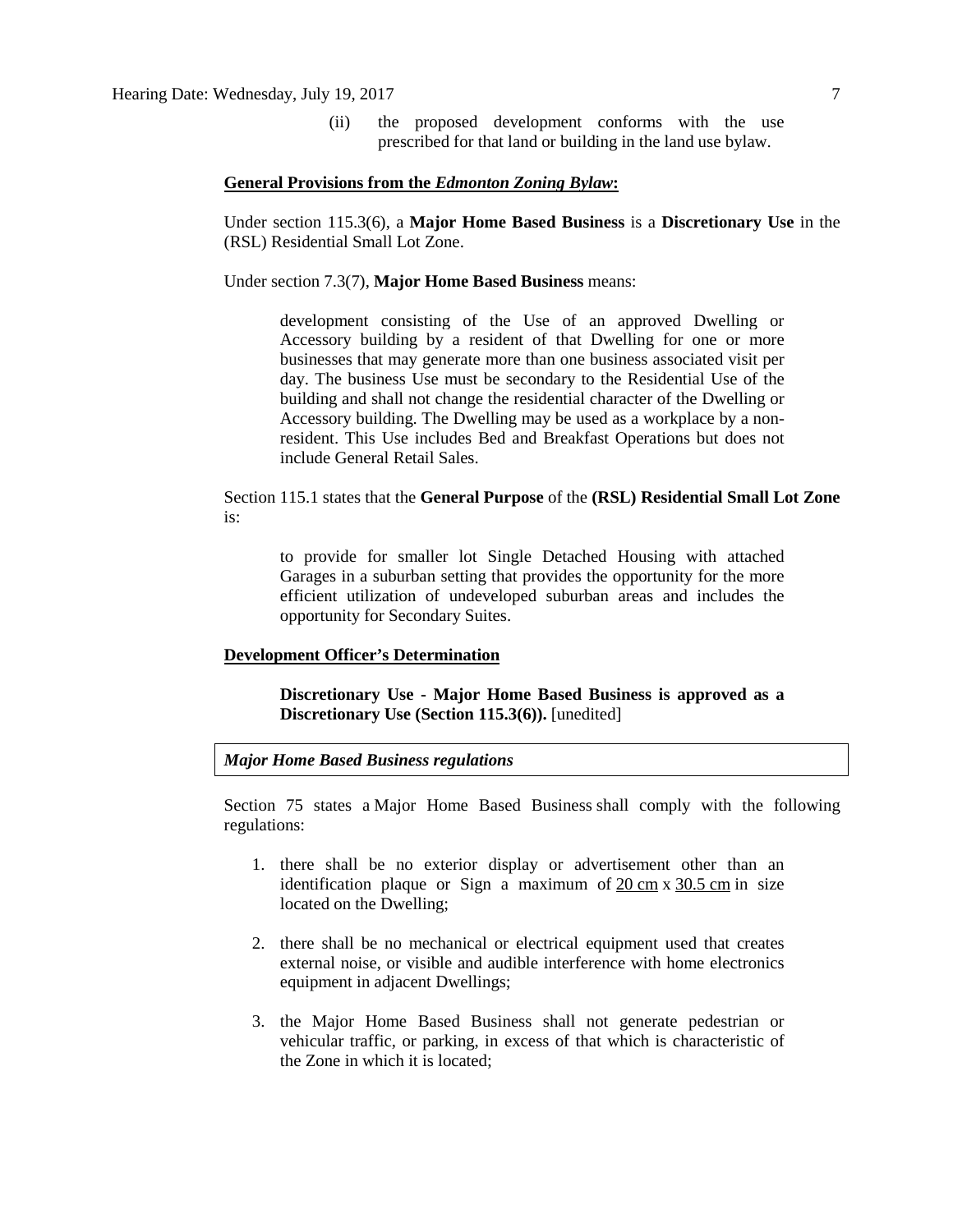- 4. the number of non-resident employees or business partners working onsite shall not exceed two at any one time;
- 5. there shall be no outdoor business activity, or outdoor storage of material or equipment associated with the business. Indoor storage related to the business activity shall be allowed in either the Dwelling or Accessory buildings;
- 6. the Major Home Based Business shall not change the principal character or external appearance of the [Dwelling](javascript:void(0);) or [Accessory](javascript:void(0);) buildings;
- 7. a Bed and Breakfast Operation, operating as a Major Home Based Business shall have a maximum of two Sleeping Units. Cooking facilities shall not be located within the Sleeping Units. In addition to any other parking requirements of this Bylaw, one additional parking space shall be provided for each Sleeping Unit;
- 8. in addition to the information requirements of [subsection 13.1](http://webdocs.edmonton.ca/InfraPlan/zoningbylaw/ZoningBylaw/Part1/Administrative/13__Development_Permit_Application.htm) of this Bylaw, each application for a Development Permit for the Use Major Home Based Business shall include a description of the business to be undertaken at the premises, an indication of the number of business visits per week, provision for parking, and where any materials or equipment associated with the business use are to be stored; and
- 9. the [Major Home Based Business](javascript:void(0);) shall not be allowed if, in the opinion of the Development Officer, such Use would be more appropriately located in a Commercial or Industrial Zone having regard for the overall compatibility of the Use with the residential character of the area.
- 10. a Major Home Based Business shall not be allowed within the same principal Dwelling containing a Secondary Suite or within the same Site containing a Garage Suite or a Garden Suite and an associated principal Dwelling, unless the Home Based Business is a Bed and Breakfast Operation and the Secondary Suite or the Garage Suite or the Garden Suite is an integral part of the Bed and Breakfast Operation.

### Notice to Applicant/Appellant

Provincial legislation requires that the Subdivision and Development Appeal Board issue its official decision in writing within fifteen days of the conclusion of the hearing. Bylaw No. 11136 requires that a verbal announcement of the Board's decision shall be made at the conclusion of the hearing of an appeal, but the verbal decision is not final nor binding on the Board until the decision has been given in writing in accordance with the *Municipal Government Act*.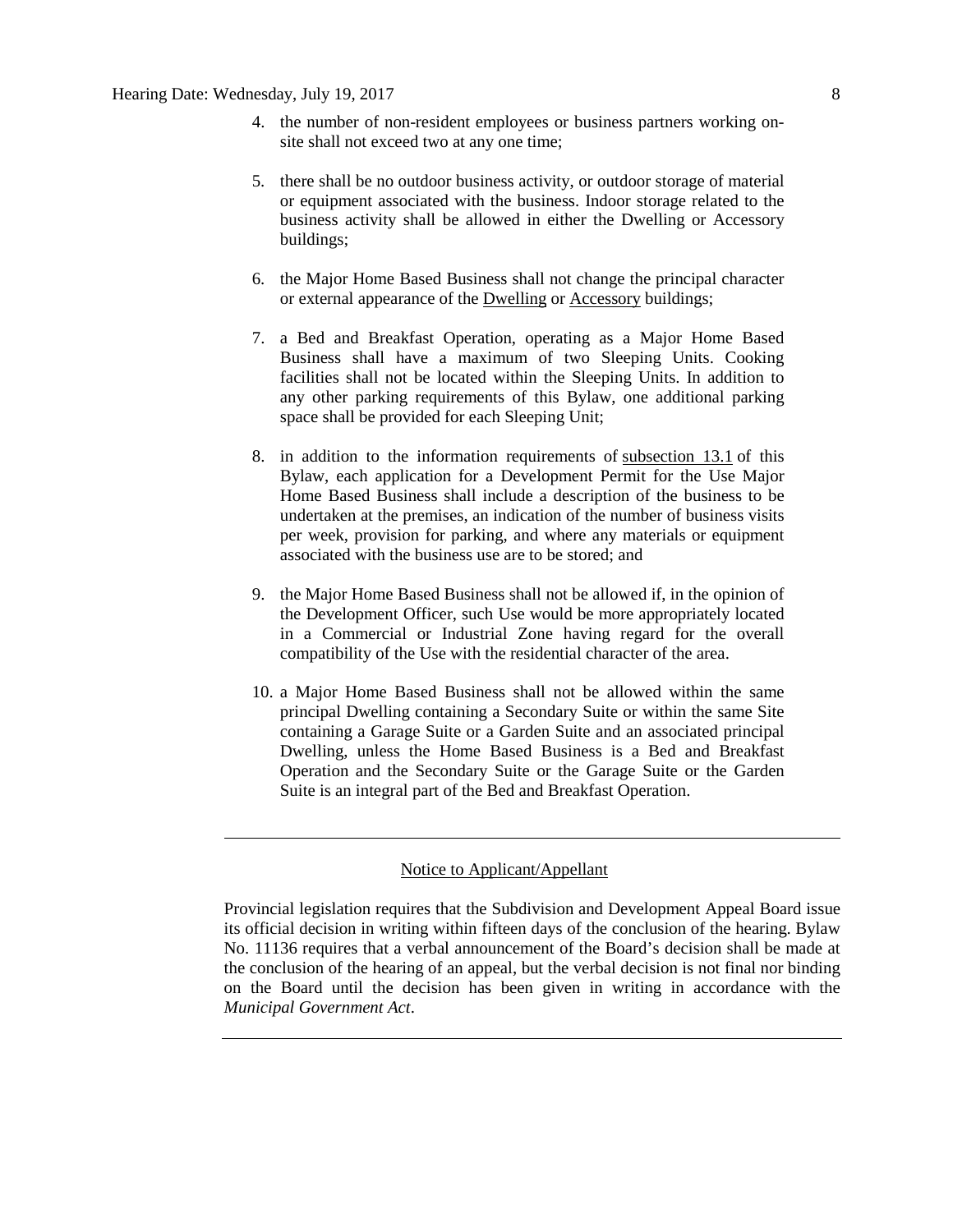| <b>nonton</b>                                                                                                                                                                                                                                | Project Number: 251733131-001<br><b>Application Date:</b><br>MAY 12, 2017<br>June 20, 2017 at 8:22 AM<br>Printed:<br>1 <sub>0</sub> f <sub>3</sub><br>Page:                                                                                     |  |  |  |  |  |  |  |
|----------------------------------------------------------------------------------------------------------------------------------------------------------------------------------------------------------------------------------------------|-------------------------------------------------------------------------------------------------------------------------------------------------------------------------------------------------------------------------------------------------|--|--|--|--|--|--|--|
| <b>Home Occupation</b>                                                                                                                                                                                                                       |                                                                                                                                                                                                                                                 |  |  |  |  |  |  |  |
| This document is a record of a Development Permit application, and a record of the decision for the undertaking described below, subject to<br>the limitations and conditions of this permit, of the Edmonton Zoning Bylaw 12800 as amended. |                                                                                                                                                                                                                                                 |  |  |  |  |  |  |  |
| Applicant                                                                                                                                                                                                                                    | Property Address(es) and Legal Description(s)<br>2221 - WARE COURT NW<br>Plan 1323952 Blk 12 Lot 10                                                                                                                                             |  |  |  |  |  |  |  |
| <b>Scope of Permit</b><br>2022.                                                                                                                                                                                                              | To operate a Major Home Based Business (Health Enhancement Centre - WARE MASSAGE HEALTH CENTRE), expires May 31,                                                                                                                                |  |  |  |  |  |  |  |
| <b>Permit Details</b>                                                                                                                                                                                                                        |                                                                                                                                                                                                                                                 |  |  |  |  |  |  |  |
| # of businesss related visits/day: 5<br>Administration Office Only?: N<br>Class of Permit: Class B                                                                                                                                           | # of vehicles at one time: 1<br>Business has Trailers or Equipment?: N<br>Description of Business: Health Enhancement Practitioner,<br>maximum 5 clients per day, by<br>appointment only, no overlapping<br>appointments, 9am to 5 pm weekdays. |  |  |  |  |  |  |  |
| Do you live at the property?: Y<br>Outdoor storage on site?: N                                                                                                                                                                               | Expiry Date: 2022-05-31 00:00:00                                                                                                                                                                                                                |  |  |  |  |  |  |  |
| I/We certify that the above noted details are correct.<br>Applicant signature:                                                                                                                                                               |                                                                                                                                                                                                                                                 |  |  |  |  |  |  |  |
| <b>Development Permit Decision</b><br>Approved                                                                                                                                                                                               |                                                                                                                                                                                                                                                 |  |  |  |  |  |  |  |
| The permit holder is advised to read the reverse for important information concerning this decision.                                                                                                                                         |                                                                                                                                                                                                                                                 |  |  |  |  |  |  |  |
|                                                                                                                                                                                                                                              |                                                                                                                                                                                                                                                 |  |  |  |  |  |  |  |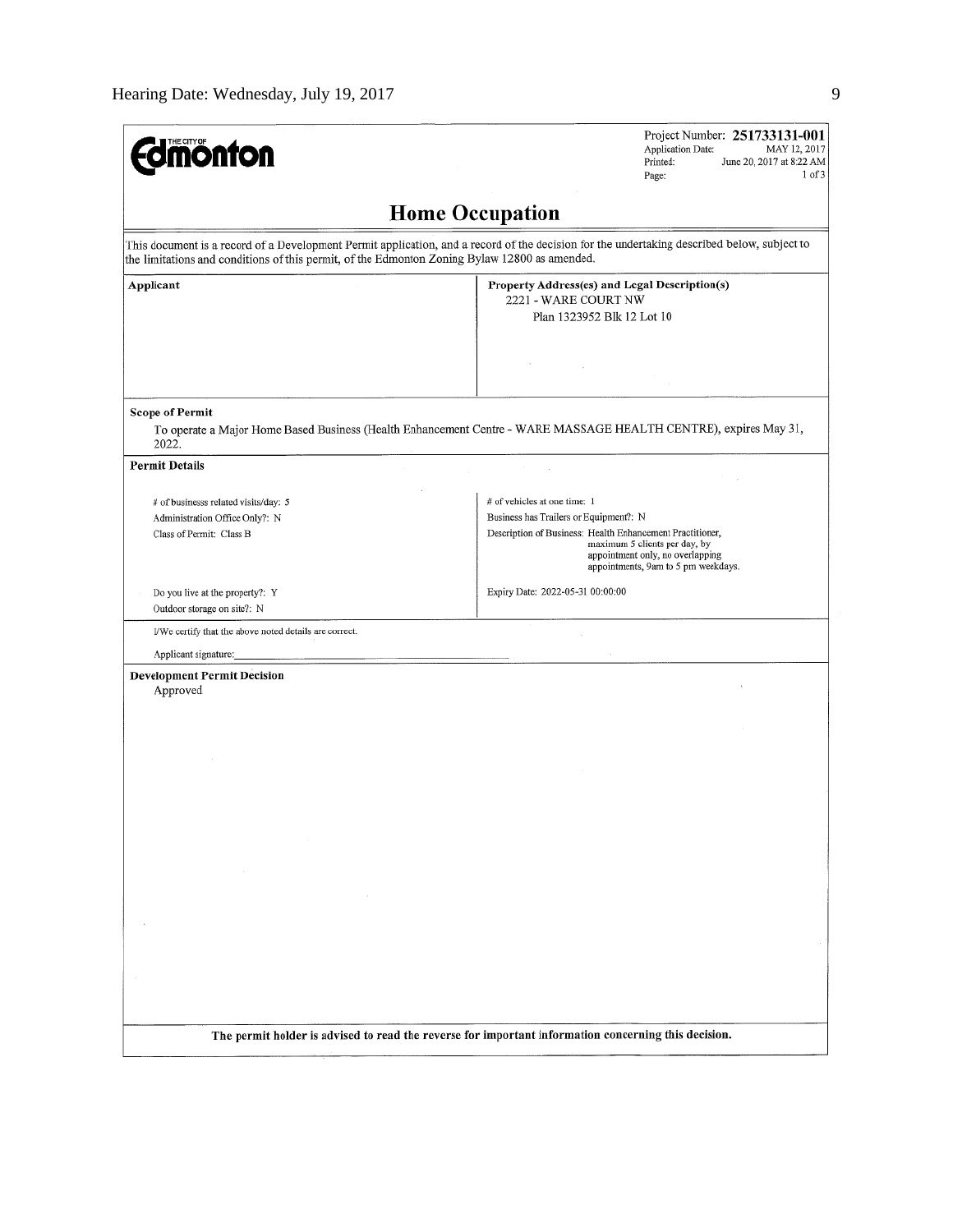| THE CITY OF<br><b>monton</b>                                                                                                                                                                                                                                                                                                                                                                                | Project Number: 251733131-001<br>Application Date:<br>MAY 12, 2017<br>June 20, 2017 at 8:22 AM<br>Printed:<br>$2$ of $3$<br>Page: |
|-------------------------------------------------------------------------------------------------------------------------------------------------------------------------------------------------------------------------------------------------------------------------------------------------------------------------------------------------------------------------------------------------------------|-----------------------------------------------------------------------------------------------------------------------------------|
| <b>Home Occupation</b>                                                                                                                                                                                                                                                                                                                                                                                      |                                                                                                                                   |
| <b>Subject to the Following Conditions</b><br>Unless otherwise stated, all references to "section numbers" refer to the authority under the Edmonton Zoning Bylaw #12800, as<br>amended.                                                                                                                                                                                                                    |                                                                                                                                   |
| 1. The business owner must live at the site. The business use must be secondary to the residential use of the building and shall not<br>change the residential character of the Dwelling or Accessory Building (Section 7.3(7)).                                                                                                                                                                            |                                                                                                                                   |
| 2. There shall be no exterior display or advertisement other than an identification plaque or sign a maximum of 20 cm (8") x 30.5<br>cm (12") in size located on the dwelling (Section 75.1).                                                                                                                                                                                                               |                                                                                                                                   |
| 3. The Major Home Based Business shall not generate pedestrian or vehicular traffic, or parking, in excess of that which is<br>characteristic of the Zone in which it is located (Section 75.3).                                                                                                                                                                                                            |                                                                                                                                   |
| 4. If non-resident employees or business partners are working on-site, the maximum number shall not exceed the number applied<br>for with this application.                                                                                                                                                                                                                                                 |                                                                                                                                   |
| 5. If there are visits associated with the business the number shall not exceed the number applied for with this application.                                                                                                                                                                                                                                                                               |                                                                                                                                   |
| 6. Clients visit must be by-appointment only and appointments shall not overlap.                                                                                                                                                                                                                                                                                                                            |                                                                                                                                   |
| 7. There shall be no outdoor business activities, or outdoor storage of material or equipment associated with the business (Section<br>$75.5$ ).                                                                                                                                                                                                                                                            |                                                                                                                                   |
| 8. No offensive noise, odour, vibration, smoke, litter, heat or other objectionable effect shall be produced.                                                                                                                                                                                                                                                                                               |                                                                                                                                   |
| 9. The business use must maintain the privacy and enjoyment of adjacent residences and the characteristic of the neighborhood.                                                                                                                                                                                                                                                                              |                                                                                                                                   |
| 10. All parking for the Dwelling and Home Based Business must be accommodated on site unless a parking variance has been<br>granted for this Major Home Based Business.                                                                                                                                                                                                                                     |                                                                                                                                   |
| 11. This Development Permit may be cancelled at any time if the Home Based Business as stated in the Permit Details changes<br>(Section 17.2).                                                                                                                                                                                                                                                              |                                                                                                                                   |
| 12. This approval is for a 5 year period from the date of this decision. A new Development Permit must be obtained to continue to<br>operate the business from this location. This Development Permit expires on May 31, 2022.                                                                                                                                                                              |                                                                                                                                   |
| Notes:                                                                                                                                                                                                                                                                                                                                                                                                      |                                                                                                                                   |
| 1. An approved Development Permit means that the proposed development has been reviewed against the provisions of this bylaw.<br>It does not remove obligations to conform with other legislation, bylaws or land title instruments such as the Municipal<br>Government Act, the Edmonton Building Permit Bylaw or any caveats, covenants or easements that might be attached to the Site<br>(Section 5.2). |                                                                                                                                   |
| 2. This Development Permit is not a Business License.                                                                                                                                                                                                                                                                                                                                                       |                                                                                                                                   |
| 3. Subject to the right of appeal. The permit is not valid until the required Notification Period expires (date noted below in<br>accordance with Section 21.1 and 17.1).                                                                                                                                                                                                                                   |                                                                                                                                   |
| Variances<br>1. Discretionary Use - Major Home Based Business is approved as a Discretionary Use (Section 115.3(6)).                                                                                                                                                                                                                                                                                        |                                                                                                                                   |
|                                                                                                                                                                                                                                                                                                                                                                                                             |                                                                                                                                   |
| The permit holder is advised to read the reverse for important information concerning this decision.                                                                                                                                                                                                                                                                                                        |                                                                                                                                   |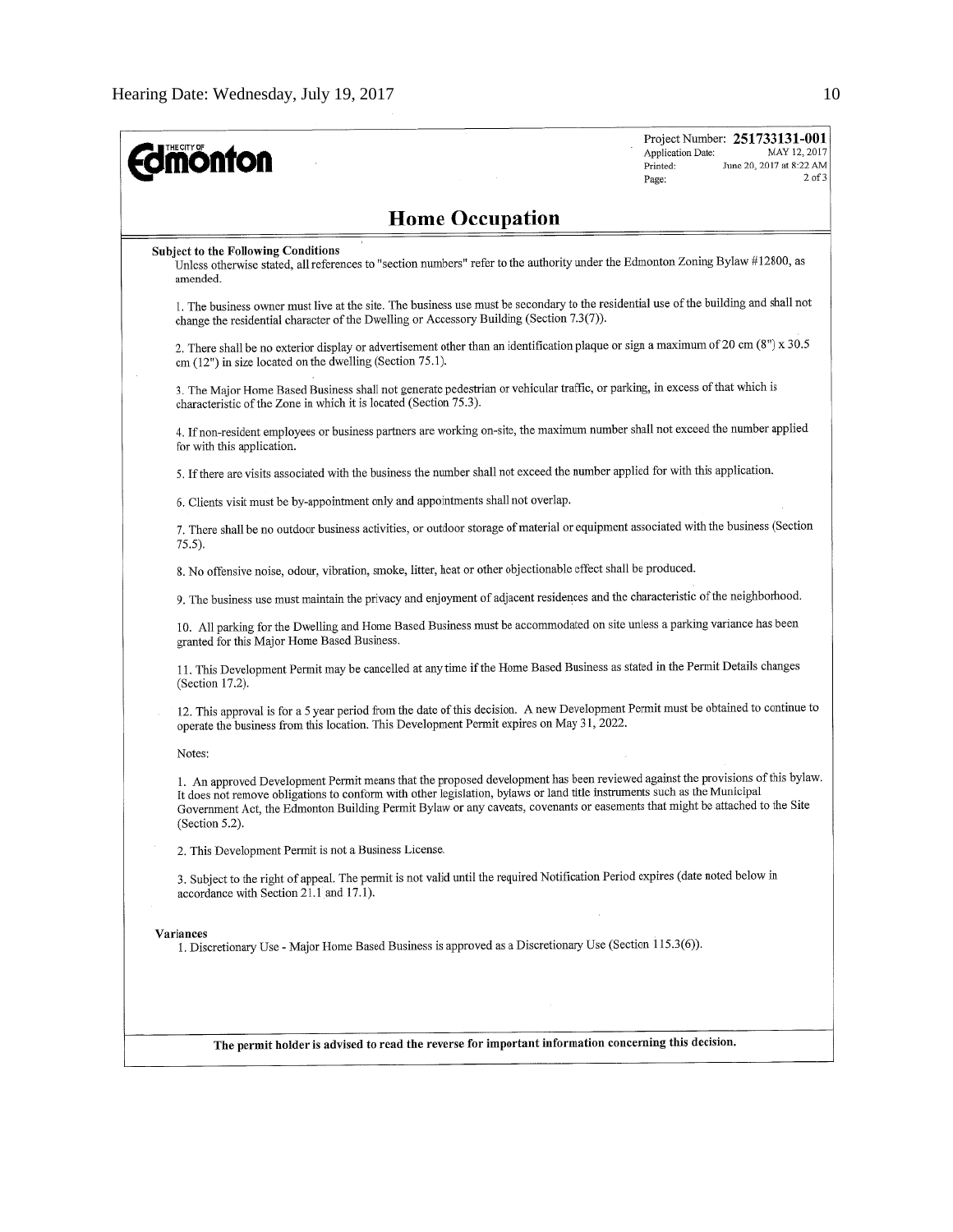| <b>monton</b>                                                                                                                                                               | Application Date:<br>Printed:<br>Page: | Project Number: 251733131-001<br>MAY 12, 2017<br>June 20, 2017 at 8:22 AM<br>3 of 3                  |                      |                           |  |  |  |  |  |  |  |
|-----------------------------------------------------------------------------------------------------------------------------------------------------------------------------|----------------------------------------|------------------------------------------------------------------------------------------------------|----------------------|---------------------------|--|--|--|--|--|--|--|
| <b>Home Occupation</b>                                                                                                                                                      |                                        |                                                                                                      |                      |                           |  |  |  |  |  |  |  |
| <b>Rights of Appeal</b><br>This approval is subject to the right of appeal as outlined in Chapter 24, Section 683 through 689 of the Municipal Government<br>Amendment Act. |                                        |                                                                                                      |                      |                           |  |  |  |  |  |  |  |
| Development Authority: LEE, RACHEL<br>Issue Date: May 31, 2017                                                                                                              |                                        |                                                                                                      | Signature:           |                           |  |  |  |  |  |  |  |
| Notice Period Begins: Jun 06, 2017                                                                                                                                          |                                        | Ends: Jun 20, 2017                                                                                   |                      |                           |  |  |  |  |  |  |  |
| Fees                                                                                                                                                                        |                                        |                                                                                                      |                      |                           |  |  |  |  |  |  |  |
|                                                                                                                                                                             | <b>Fee Amount</b>                      | <b>Amount Paid</b>                                                                                   | Receipt#<br>04119575 | Date Paid<br>May 12, 2017 |  |  |  |  |  |  |  |
| Dev. Application Fee<br>Total GST Amount:                                                                                                                                   | \$309.00<br>\$0.00                     | \$309.00                                                                                             |                      |                           |  |  |  |  |  |  |  |
| Totals for Permit:                                                                                                                                                          | \$309.00                               | \$309.00                                                                                             |                      |                           |  |  |  |  |  |  |  |
|                                                                                                                                                                             |                                        |                                                                                                      |                      |                           |  |  |  |  |  |  |  |
|                                                                                                                                                                             |                                        |                                                                                                      |                      |                           |  |  |  |  |  |  |  |
|                                                                                                                                                                             |                                        |                                                                                                      |                      |                           |  |  |  |  |  |  |  |
|                                                                                                                                                                             |                                        |                                                                                                      |                      |                           |  |  |  |  |  |  |  |
|                                                                                                                                                                             |                                        |                                                                                                      |                      |                           |  |  |  |  |  |  |  |
|                                                                                                                                                                             |                                        |                                                                                                      |                      |                           |  |  |  |  |  |  |  |
|                                                                                                                                                                             |                                        |                                                                                                      |                      |                           |  |  |  |  |  |  |  |
|                                                                                                                                                                             |                                        |                                                                                                      |                      |                           |  |  |  |  |  |  |  |
|                                                                                                                                                                             |                                        |                                                                                                      |                      |                           |  |  |  |  |  |  |  |
|                                                                                                                                                                             |                                        |                                                                                                      |                      |                           |  |  |  |  |  |  |  |
|                                                                                                                                                                             |                                        |                                                                                                      |                      |                           |  |  |  |  |  |  |  |
|                                                                                                                                                                             |                                        |                                                                                                      |                      |                           |  |  |  |  |  |  |  |
|                                                                                                                                                                             |                                        |                                                                                                      |                      |                           |  |  |  |  |  |  |  |
|                                                                                                                                                                             |                                        |                                                                                                      |                      |                           |  |  |  |  |  |  |  |
|                                                                                                                                                                             |                                        |                                                                                                      |                      |                           |  |  |  |  |  |  |  |
|                                                                                                                                                                             |                                        |                                                                                                      |                      |                           |  |  |  |  |  |  |  |
|                                                                                                                                                                             |                                        |                                                                                                      |                      |                           |  |  |  |  |  |  |  |
|                                                                                                                                                                             |                                        |                                                                                                      |                      |                           |  |  |  |  |  |  |  |
|                                                                                                                                                                             |                                        |                                                                                                      |                      |                           |  |  |  |  |  |  |  |
|                                                                                                                                                                             |                                        |                                                                                                      |                      |                           |  |  |  |  |  |  |  |
|                                                                                                                                                                             |                                        |                                                                                                      |                      |                           |  |  |  |  |  |  |  |
|                                                                                                                                                                             |                                        |                                                                                                      |                      |                           |  |  |  |  |  |  |  |
|                                                                                                                                                                             |                                        |                                                                                                      |                      |                           |  |  |  |  |  |  |  |
|                                                                                                                                                                             |                                        |                                                                                                      |                      |                           |  |  |  |  |  |  |  |
|                                                                                                                                                                             |                                        |                                                                                                      |                      |                           |  |  |  |  |  |  |  |
|                                                                                                                                                                             |                                        |                                                                                                      |                      |                           |  |  |  |  |  |  |  |
|                                                                                                                                                                             |                                        |                                                                                                      |                      |                           |  |  |  |  |  |  |  |
|                                                                                                                                                                             |                                        |                                                                                                      |                      |                           |  |  |  |  |  |  |  |
|                                                                                                                                                                             |                                        |                                                                                                      |                      |                           |  |  |  |  |  |  |  |
|                                                                                                                                                                             |                                        | The permit holder is advised to read the reverse for important information concerning this decision. |                      |                           |  |  |  |  |  |  |  |
|                                                                                                                                                                             |                                        |                                                                                                      |                      |                           |  |  |  |  |  |  |  |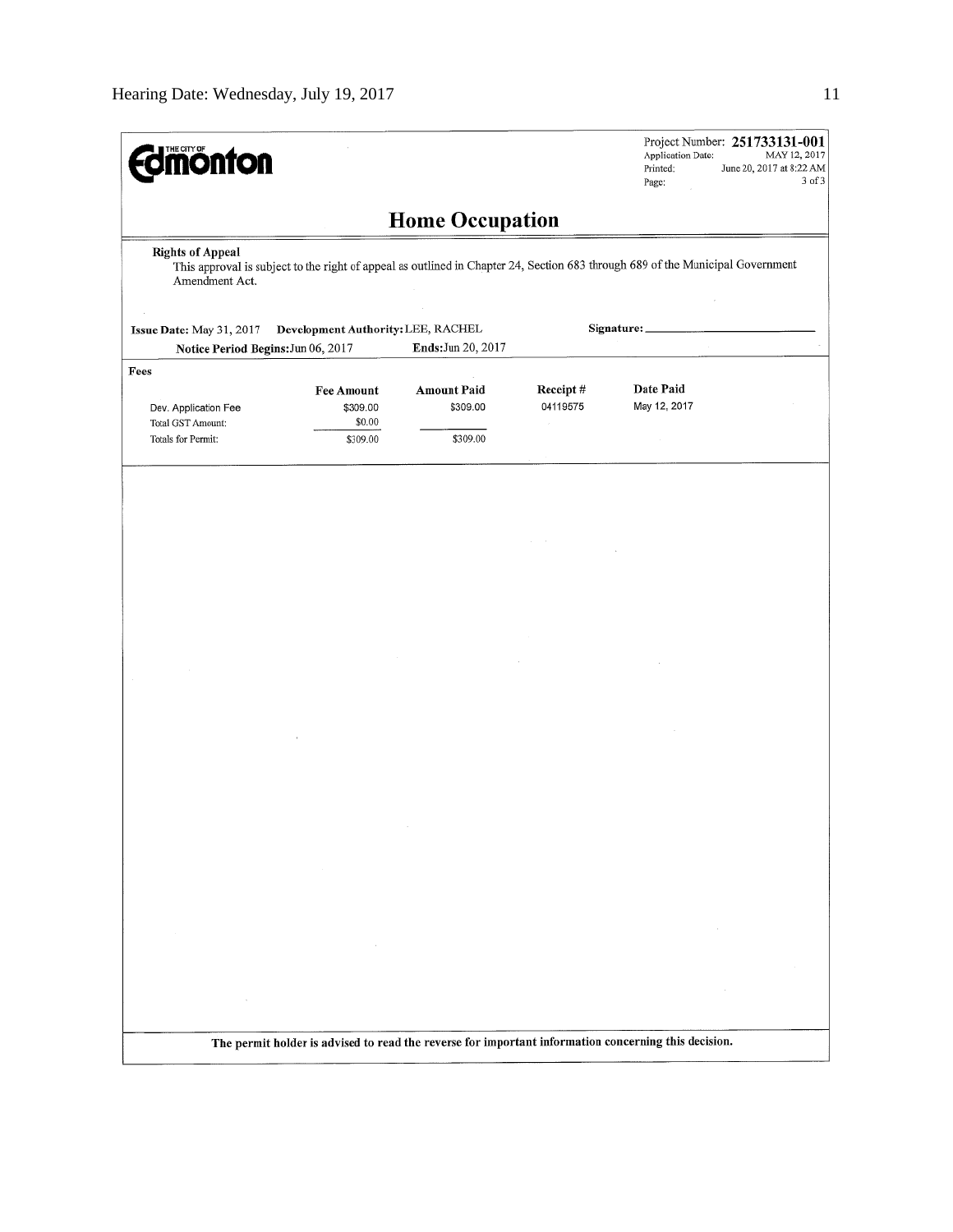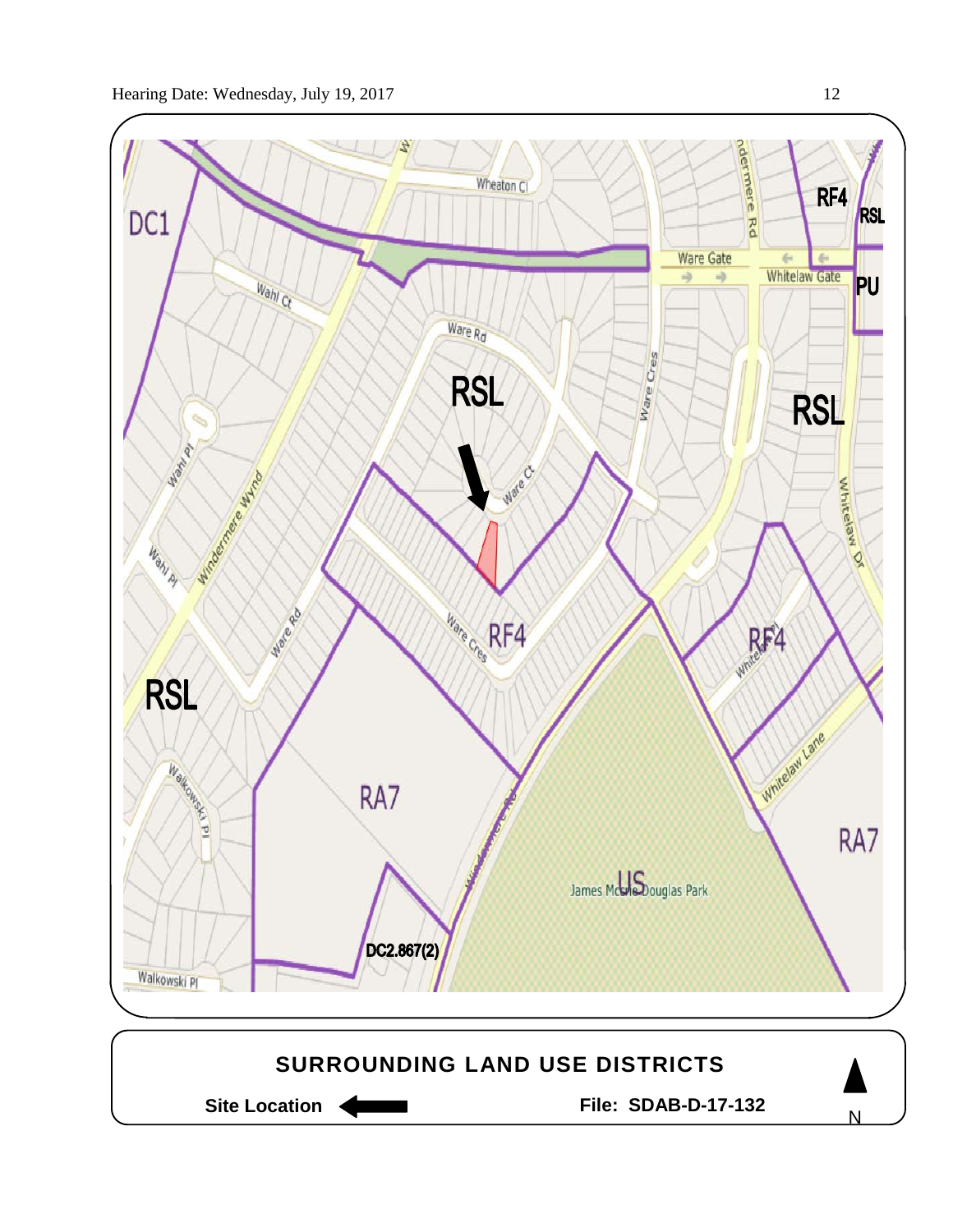APPELLANT:

APPLICATION NO.: 229287073-002

DECISION OF THE DEVELOPMENT AUTHORITY:

DECISION DATE: N/A

DATE OF APPEAL: June 22, 2017

MUNICIPAL DESCRIPTION OF SUBJECT PROPERTY: 9851 – 70 Avenue NW

STATUTORY PLAN: N/A

#### ITEM II: 10:30 A.M. FILE: SDAB-D-17-506

APPLICATION TO: Construct a three-Storey Commercial Building (main floor and second floor: Personal Service Shop, third floor: Professional, Financial and Office Support Service).

LEGAL DESCRIPTION: Plan 2306HW Blk 18 Lot 4 ZONE: (CNC) Neighbourhood Convenience Commercial Zone

OVERLAY: N/A

#### *Grounds for Appeal*

The Appellant provided the following reasons for appealing the decision of the Development Authority:

We are solicitors for FYZ River West Developments Ltd., the Applicant in the above noted matter. Our client's Development Permit Application was accepted as complete prior to April 21, 2017, and no decision has been made thereon by the Development Authority. On behalf of our client, and pursuant to section 684 of the *Municipal Government Act*, we accept the lapse of time as a deemed refusal of our client's application. We hereby appeal from that deemed refusal on the following grounds:

1. The proposed development constitutes a Permitted Use in the CNC Zone.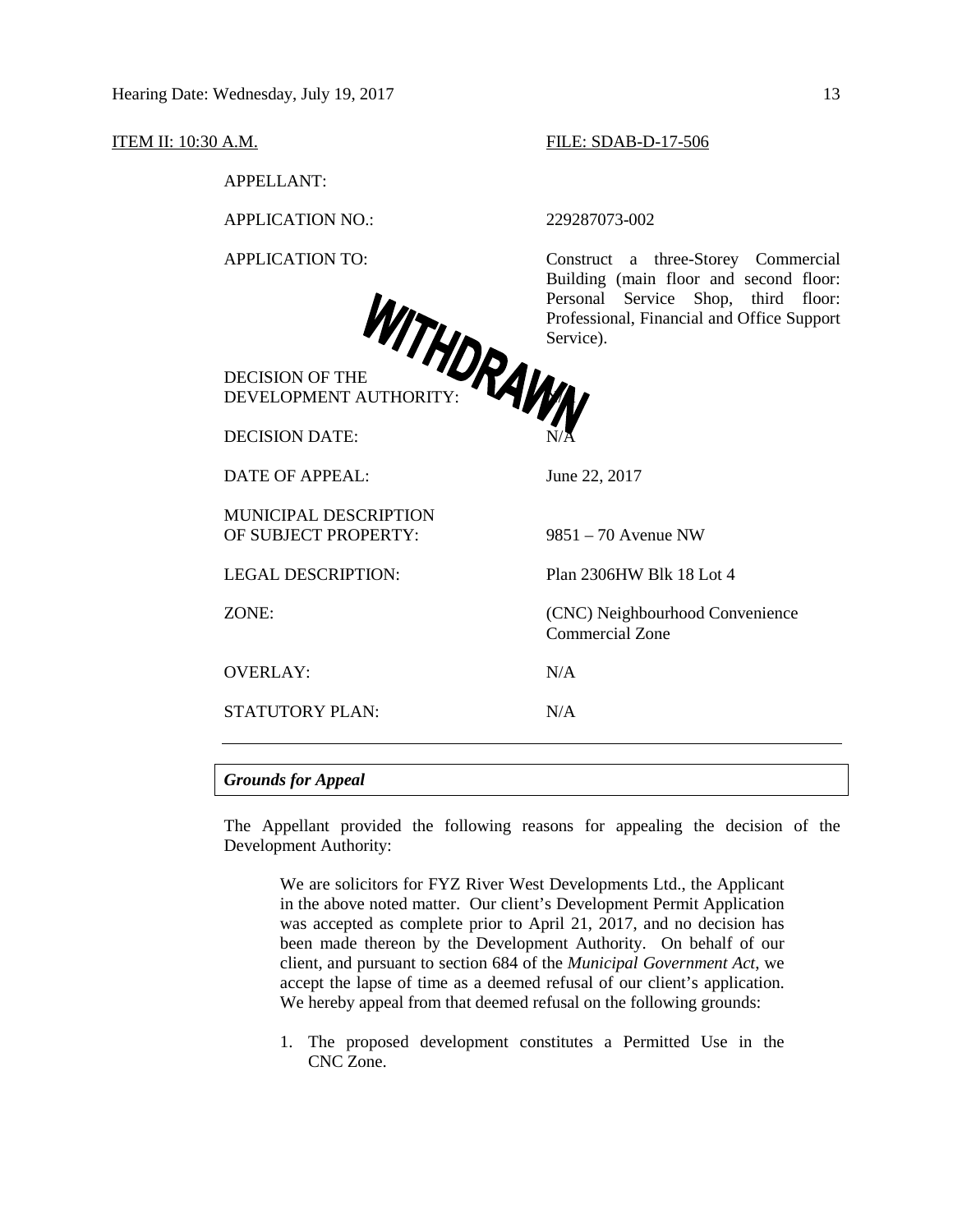- 2. The proposed development will not negatively impact on the use, enjoyment, or value of neighbouring properties nor will the same, negatively impact on the amenities of the neighbourhood.
- 3. Such further and other reasons as may be presented at the hearing of the within appeal. \_\_\_\_\_\_\_\_\_\_\_\_\_\_\_\_\_\_\_\_\_\_\_\_\_\_\_\_\_\_\_\_\_\_\_\_\_\_\_\_\_\_\_\_\_\_\_\_\_\_\_\_\_\_\_\_\_\_\_\_\_\_\_\_\_\_\_\_\_\_\_\_

# *General Matters*

# **Appeal Information:**

The *Municipal Government Act*, RSA 2000, c M-26 states the following:

#### **Permit deemed refused**

**684** An application for a development permit is, at the option of the applicant, deemed to be refused if the decision of a development authority is not made within 40 days after receipt of the application unless the applicant has entered into an agreement with the development authority to extend the 40-day period.

# **The application for a development permit was accepted September 30, 2016.**

#### **Grounds for Appeal**

**685(1)** If a development authority

- (a) fails or refuses to issue a development permit to a person,
- (b) issues a development permit subject to conditions, or
- (c) issues an order under section 645,

the person applying for the permit or affected by the order under section 645 may appeal to the subdivision and development appeal board.

#### **Appeals**

- **686(1)** A development appeal to a subdivision and development appeal board is commenced by filing a notice of the appeal, containing reasons, with the board within 14 days,
	- (a) in the case of an appeal made by a person referred to in section 685(1), after
		- (i) the date on which the person is notified of the order or decision or the issuance of the development permit, or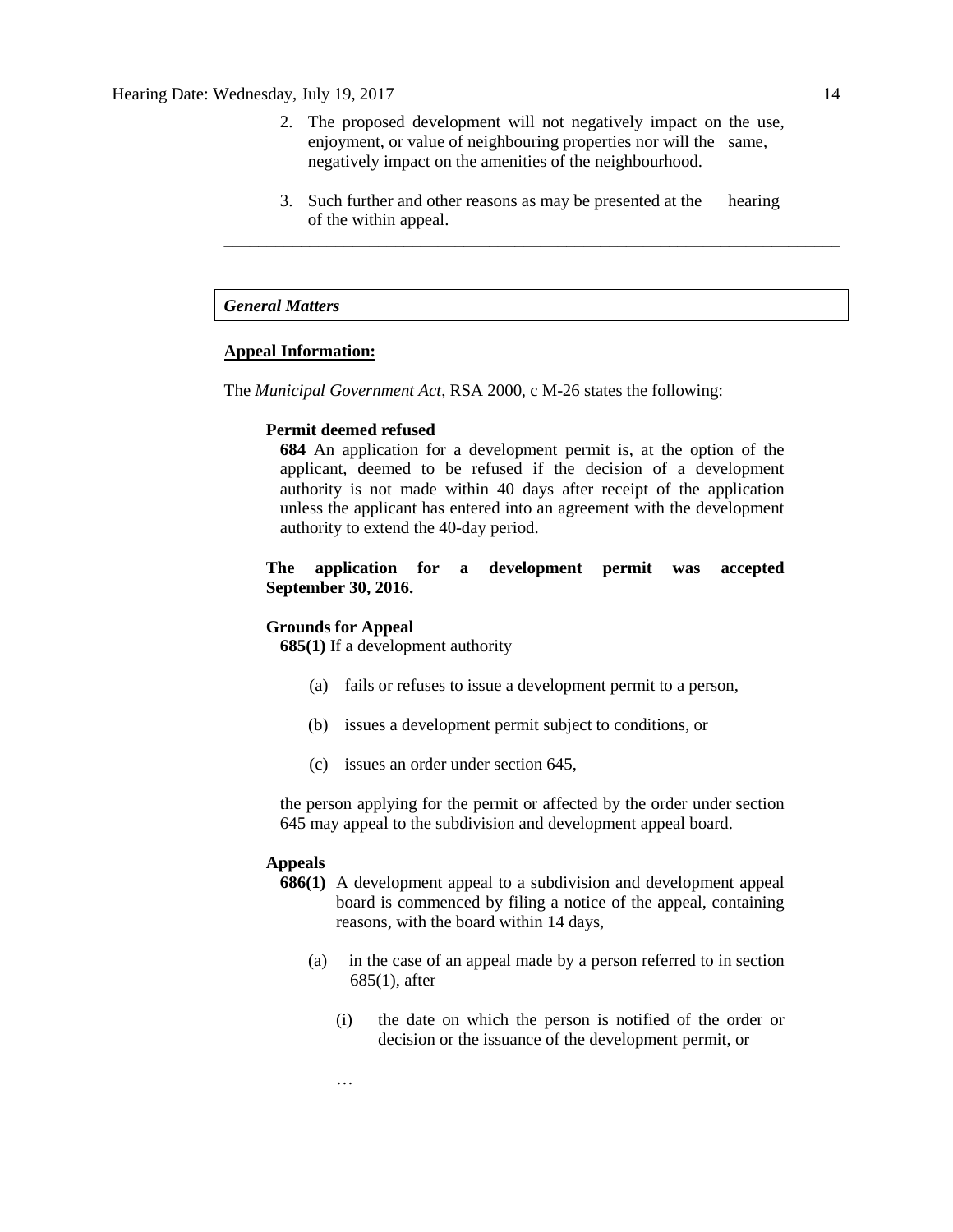#### **Hearing and Decision**

**687(3)** In determining an appeal, the subdivision and development appeal board

- …
- (a.1) must comply with the land use policies and statutory plans and, subject to clause (d), the land use bylaw in effect;
	- …
	- (c) may confirm, revoke or vary the order, decision or development permit or any condition attached to any of them or make or substitute an order, decision or permit of its own;
	- (d) may make an order or decision or issue or confirm the issue of a development permit even though the proposed development does not comply with the land use bylaw if, in its opinion,
		- (i) the proposed development would not
			- (A) unduly interfere with the amenities of the neighbourhood, or
			- (B) materially interfere with or affect the use, enjoyment or value of neighbouring parcels of land,
		- and
		- (ii) the proposed development conforms with the use prescribed for that land or building in the land use bylaw.

#### **General Provisions from the** *Edmonton Zoning Bylaw:*

Under section 310.2(3), **Personal Service Shop** is a **Permitted Use** in the (CNC) Neighbourhood Convenience Commercial Zone.

Under section 310.2(4), **Professional, Financial and Office Support Services** is a **Permitted Use** in the (CNC) Neighbourhood Convenience Commercial Zone.

Under section 7.4(41), **Personal Service Shop** means:

development used for the provision of personal services to an individual which are related to the care and appearance of the body, or the cleaning and repair of personal effects. This Use includes barbershops, hairdressers, beauty salons, tailors, dressmakers, shoe repair shops, and dry cleaning establishments and laundromats. This Use does not include Health Services.

Under section 7.4(42), **Professional, Financial and Office Support Services** means: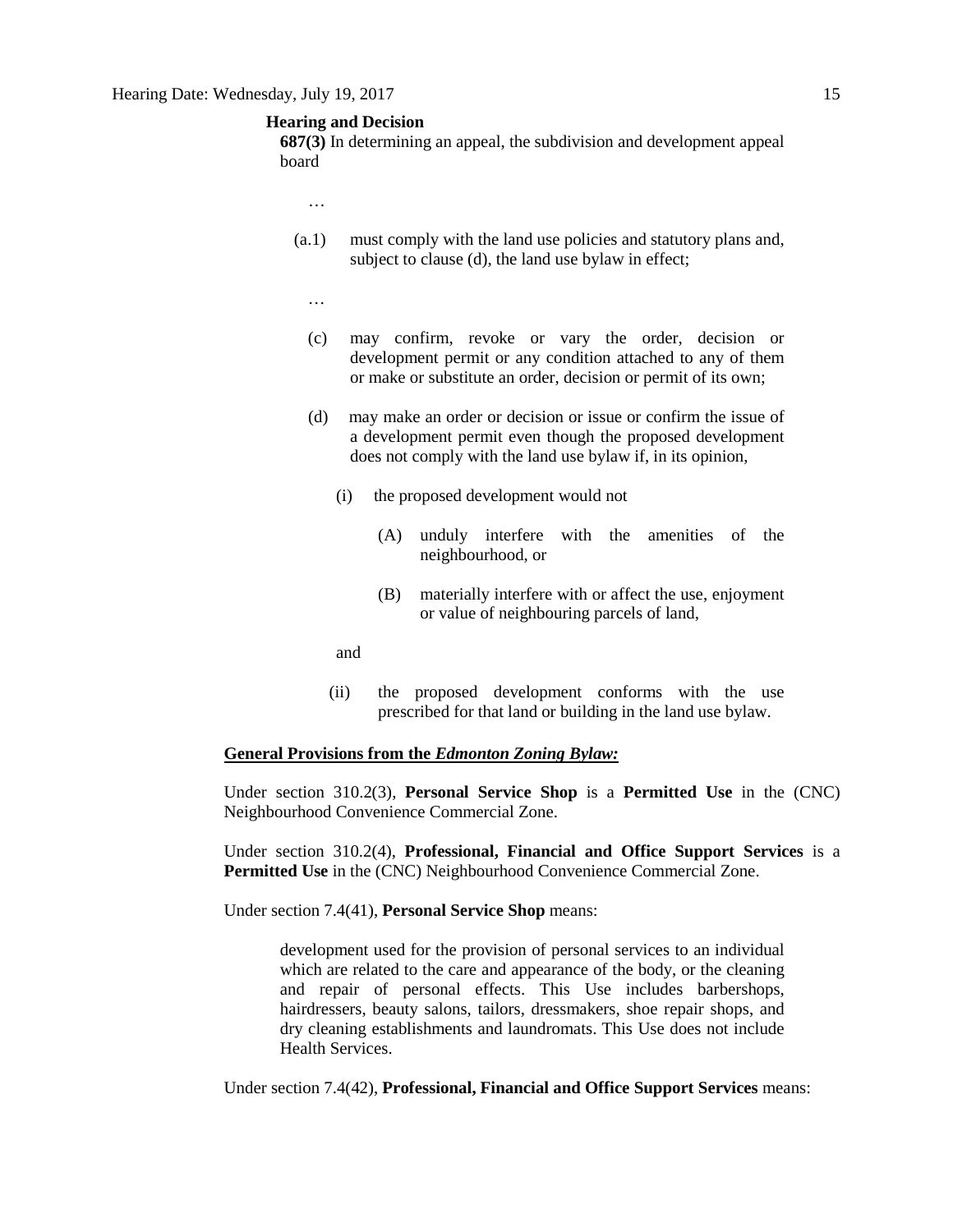development primarily used for the provision of professional, management, administrative, consulting, and financial services, but does not include Health Services or Government Services. Typical Uses include: the offices of lawyers, accountants, engineers, and architects; offices for real estate and insurance firms; clerical, secretarial, employment, telephone answering, and similar office support services; and banks, credit unions, loan offices and similar financial Uses.

# Section 310.1 states that the **General Purpose** of the **(CNC) Neighbourhood Convenience Commercial Zone** is:

to provide for convenience commercial and personal service uses, which are intended to serve the day-to-day needs of residents within residential neighbourhoods.

# Notice to Applicant/Appellant

Provincial legislation requires that the Subdivision and Development Appeal Board issue its official decision in writing within fifteen days of the conclusion of the hearing. Bylaw No. 11136 requires that a verbal announcement of the Board's decision shall be made at the conclusion of the hearing of an appeal, but the verbal decision is not final nor binding on the Board until the decision has been given in writing in accordance with the *Municipal Government Act*.